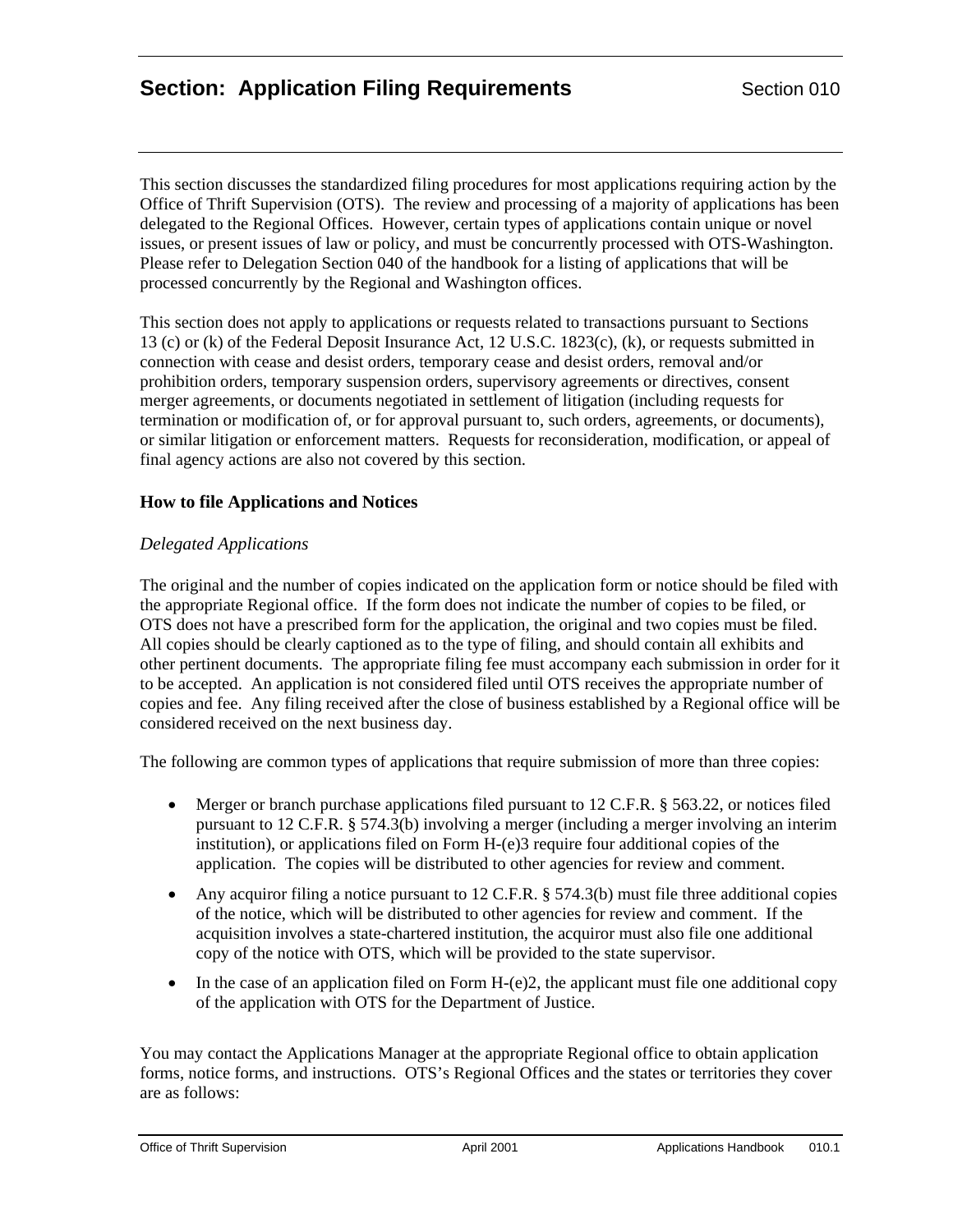# **Section: Application Filing Requirements** Section 010

#### *Northeast Regional Office*

Harborside Financial Center Plaza Five Suite 1600 Jersey City, NJ 07311 (201) 413-1000

Region: Connecticut, Delaware, Maine, Massachusetts, New Hampshire, New Jersey, New York, Ohio, Pennsylvania, Rhode Island, Vermont and West Virginia.

#### *Southeast Regional Office*

1475 Peachtree Street, N.E. Atlanta, GA 30309 (404) 888-0771

Mail: P.O. Box 105217 Atlanta, GA 30348-5217

Region: Alabama, District of Columbia, Florida, Georgia, Illinois, Indiana, Kentucky, Maryland, Michigan, North Carolina, South Carolina, Puerto Rico, the Virgin Islands, and Virginia.

#### *Midwest Regional Office*

225 E. John Carpenter Freeway, Suite 500 Irving, TX 75062-2326 (972) 277-9500

- Mail: P.O. Box 619027 Dallas/Ft. Worth, TX 75261-9027
- Region: Arkansas, Iowa, Kansas, Louisiana, Minnesota, Mississippi, Missouri, Nebraska, Oklahoma, Tennessee, Texas, and Wisconsin.

# *West Regional Office*

Pacific Plaza 2001 Junipero Serra Blvd. Suite 650 Daly City, CA 94014-1976 (650) 746-7000

- Mail: P.O. Box 7165 San Francisco, CA 94120-7165
- Region: Alaska, Arizona, California, Colorado, Guam, Hawaii, Idaho, Montana, New Mexico, Nevada, North Dakota, Northern Mariana Islands, Oregon, South Dakota, Utah, Washington, and Wyoming.